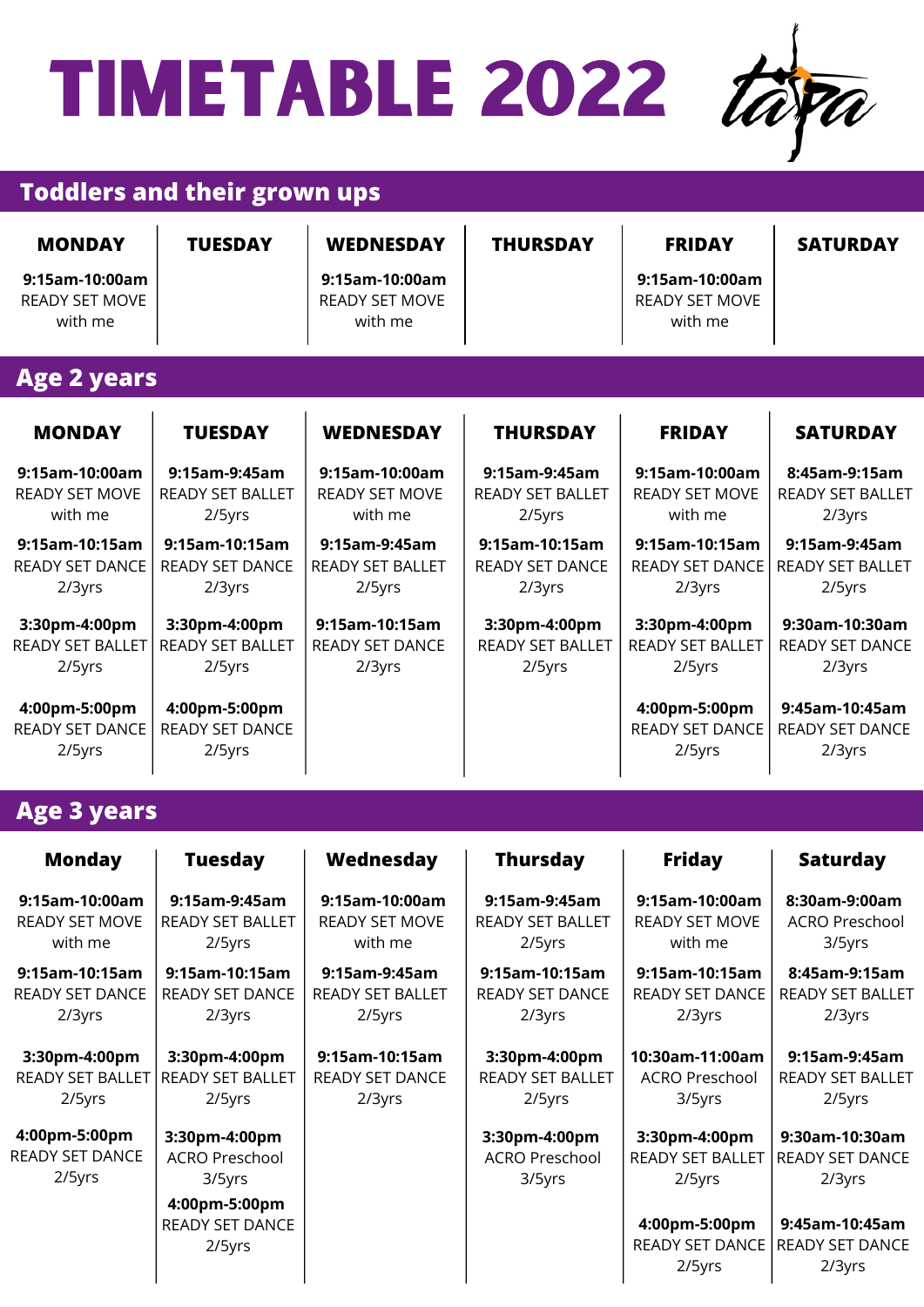

#### **Age 4 years**

| <b>Monday</b>           | <b>Tuesday</b>                                    | Wednesday               | <b>Thursday</b>                                  | <b>Friday</b>                              | <b>Saturday</b>                                     |
|-------------------------|---------------------------------------------------|-------------------------|--------------------------------------------------|--------------------------------------------|-----------------------------------------------------|
| 9:15am-10:15am          | 9:15am-9:45am                                     | 9:15am-9:45am           | 9:15am-9:45am                                    | 9:15am-10:15am                             | 8:30am-9:00am                                       |
| <b>READY SET DANCE</b>  | <b>READY SET BALLET</b>                           | <b>READY SET BALLET</b> | <b>READY SET BALLET</b>                          | <b>READY SET DANCE</b>                     | ACRO Preschool                                      |
| 4/5yrs                  | 2/5yrs                                            | 2/5yrs                  | 2/5yrs                                           | 4/5yrs                                     | 3/5yrs                                              |
| 3:30pm-4:00pm           | 9:45am-10:45am                                    | 9:45am-10:45am          | 9:45am-10:45am                                   | 10:30am-11:00am                            | 9:00am-9:30am                                       |
| <b>READY SET BALLET</b> | <b>READY SET DANCE</b>                            | <b>READY SET DANCE</b>  | <b>READY SET DANCE</b>                           | ACRO Preschool                             | <b>READY SET BALLET</b>                             |
| 2/5yrs                  | 4/5yrs                                            | 4/5yrs                  | 4/5yrs                                           | 3/5yrs                                     | 4/5yrs                                              |
| 4:00pm-5:00pm           | 3:30pm-4:00pm                                     |                         | 3:30pm-4:00pm                                    | 3:30pm-4:00pm                              | 9:15am-9:45am                                       |
| <b>READY SET DANCE</b>  | READY SET BALLET                                  |                         | READY SET BALLET                                 | READY SET BALLET                           | <b>READY SET BALLET</b>                             |
| 2/5yrs                  | $2/5$ yrs                                         |                         | 2/5yrs                                           | 2/5yrs                                     | 2/5yrs                                              |
|                         | 3:30pm-4:00pm<br><b>ACRO Preschool</b><br>3/5yrs  |                         | 3:30pm-4:00pm<br><b>ACRO Preschool</b><br>3/5yrs | 4:00pm-5:00pm<br>READY SET DANCE<br>2/5yrs | 10:45am-11:45am<br><b>READY SET DANCE</b><br>4/5yrs |
|                         | 4:00pm-5:00pm<br><b>READY SET DANCE</b><br>2/5yrs |                         |                                                  |                                            | $11am-12pm$<br><b>READY SET DANCE</b><br>4/5yrs     |

#### **Age 5 years**

| <b>Monday</b>                                                                              | <b>Tuesday</b>                                                                                                          | Wednesday                                                           | <b>Thursday</b>                                                                                                         | <b>Friday</b>                                                                                    | <b>Saturday</b>                                                                                                                           |
|--------------------------------------------------------------------------------------------|-------------------------------------------------------------------------------------------------------------------------|---------------------------------------------------------------------|-------------------------------------------------------------------------------------------------------------------------|--------------------------------------------------------------------------------------------------|-------------------------------------------------------------------------------------------------------------------------------------------|
| 9:15am-10:15am<br>READY SET DANCE<br>4/5yrs                                                | 9:15am-9:45am<br><b>READY SET BALLET</b><br>2/5yrs                                                                      | 9:15am-9:45am<br><b>READY SET BALLET</b><br>2/5yrs                  | 9:15am-9:45am<br>READY SET BALLET<br>2/5yrs                                                                             | 9:15am-10:15am<br><b>READY SET DANCE</b><br>4/5yrs                                               | 8:30am-9:00am<br><b>ACRO Preschool</b><br>3/5yrs                                                                                          |
| 3:30pm-4:00pm<br>READY SET BALLET<br>2/5yrs                                                | 9:45am-10:45am<br><b>READY SET DANCE</b><br>4/5yrs                                                                      | 9:45am-10:45am<br>READY SET DANCE<br>4/5yrs                         | 9:45am-10:45am<br><b>READY SET DANCE</b><br>4/5yrs                                                                      | 10:30am-11:00am<br><b>ACRO Preschool</b><br>3/5yrs                                               | 9:00am-9:30am<br>READY SET BALLET<br>4/5yrs                                                                                               |
| 4:00pm-5:00pm<br><b>READY SET DANCE</b><br>2/5yrs<br>4:00pm-4:30pm<br><b>Ballet Kinder</b> | 3:30pm-4:00pm<br><b>READY SET BALLET</b><br>2/5yrs<br>3:30pm-4:00pm<br><b>ACRO Preschool</b><br>3/5yrs<br>4:00pm-5:00pm | 3:30pm-4:00pm<br><b>Ballet Kinder</b><br>4:00pm-4:30pm<br>Jazz Mini | 3:30pm-4:00pm<br><b>READY SET BALLET</b><br>2/5yrs<br>3:30pm-4:00pm<br><b>ACRO Preschool</b><br>3/5yrs<br>4:00pm-4:45pm | 3:30pm-4:00pm<br><b>READY SET BALLET</b><br>2/5yrs<br>4:00pm-5:00pm<br>READY SET DANCE<br>2/5yrs | 9:15am-9:45am<br><b>READY SET BALLET</b><br>2/5yrs<br>9:45am-10:15am<br><b>Ballet Kinder</b><br>10:45am-11:45am<br><b>READY SET DANCE</b> |
|                                                                                            | <b>READY SET DANCE</b><br>2/5yrs<br>4:00pm-4:30pm<br>Jazz Mini                                                          |                                                                     | Tap Tiny 5yrs                                                                                                           |                                                                                                  | 4/5yrs<br>11am-12pm<br><b>READY SET DANCE</b><br>4/5yrs                                                                                   |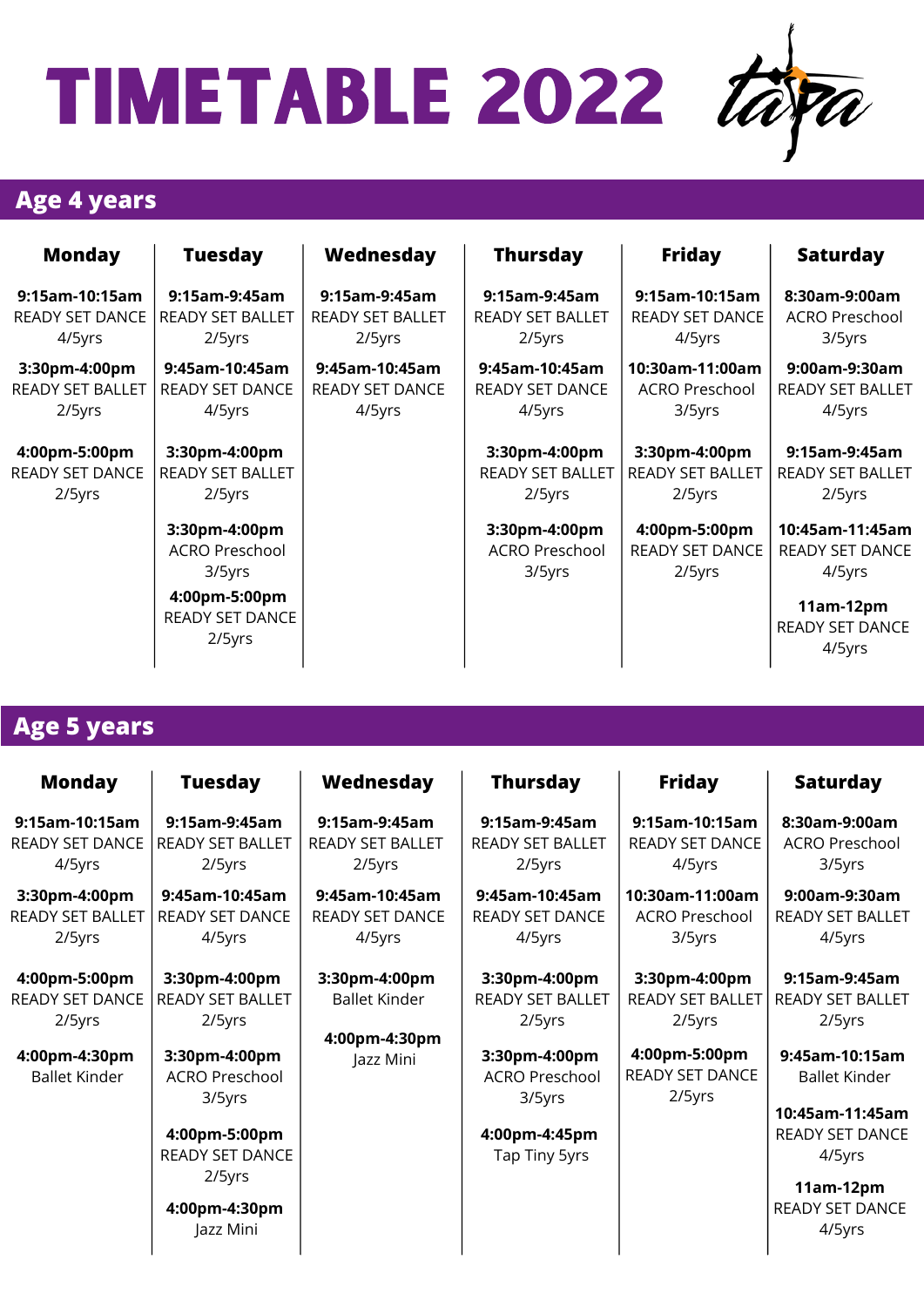

#### **Age 6 years**

| <b>Monday</b>                                     | <b>Tuesday</b>                    | Wednesday                                  | <b>Thursday</b>                              | <b>Friday</b> | <b>Saturday</b>                                |
|---------------------------------------------------|-----------------------------------|--------------------------------------------|----------------------------------------------|---------------|------------------------------------------------|
| 4:00pm-4:45pm<br>Irish Beginner A<br>New students | 4:00pm-4:45pm<br>Hip Hop 6-8yrs   | 3:45pm-4:30pm<br><b>Ballet Pre-Primary</b> | 4:00pm-4:45pm<br><b>ACRO Intro</b><br>6/7yrs |               | 9:00am-9:45am<br>Song & Dance<br>6-9yrs        |
| 4:30pm-5:15pm<br><b>Ballet Pre-Primary</b>        | 4:30pm-5:15pm<br>Jazz Pre-Primary | 4:30pm-5:15pm<br>Jazz Pre-Primary          | 4:00pm-4:45pm<br>Tap Pre-Primary             |               | 11:00am-11:45am<br><b>ACRO Intro</b><br>6/7yrs |

#### **Age 7 years**

| <b>Monday</b>                                          | <b>Tuesday</b>                  | Wednesday                              | <b>Thursday</b>                              | <b>Friday</b>                           | <b>Saturday</b>                         |
|--------------------------------------------------------|---------------------------------|----------------------------------------|----------------------------------------------|-----------------------------------------|-----------------------------------------|
| 4:00pm-4:45pm<br>Irish Beginner A<br>(New students)    | 4:00pm-4:45pm<br>Hip Hop 6-8yrs | 4:30pm-5:15pm<br><b>Ballet Primary</b> | 4:00pm-4:45pm<br><b>ACRO</b> Intro<br>6/7yrs | 5:00pm-6:00pm<br>Contemporary<br>7/8yrs | 9:00am-9:45am<br>Song & Dance<br>6-9yrs |
| 4:45pm-5:30pm<br>Irish Beginner B<br>(Done Previously) | 5:15pm-6:00pm<br>Jazz Grade 1   | 5:15pm-6:00pm<br>Jazz Grade 1          | 4:45pm-5:30pm<br>Tap Primary 7/8yrs          |                                         | 11:00am-11:45am<br>ACRO Intro<br>6/7yrs |
| 5:15pm-6:00pm<br><b>Ballet Primary</b>                 |                                 |                                        |                                              |                                         |                                         |

#### **Age 8 years**

| <b>Monday</b>                                          | <b>Tuesday</b>                  | Wednesday                                                      | <b>Thursday</b>                                        | <b>Friday</b>                                                  | <b>Saturday</b>                                |
|--------------------------------------------------------|---------------------------------|----------------------------------------------------------------|--------------------------------------------------------|----------------------------------------------------------------|------------------------------------------------|
| 4:00pm-5:00pm<br>Jazz Grade 2                          | 4:00pm-4:45pm<br>Hip Hop 6-8yrs | 4:00pm-5:00pm<br><b>Ballet Grade 1</b><br>(2 classes per week) | 4:00pm-5:00pm<br>Irish Primary<br>(Advised by teacher) | 4:00pm-5:00pm<br><b>Ballet Grade 1</b><br>(2 classes per week) | 9:00am-9:45am<br>Song & Dance<br>6-9yrs        |
| 4:00pm-4:45pm<br>Irish Beginner A<br>(New students)    |                                 | 5:00pm-6:00pm<br>Jazz Grade 2                                  | 4:45pm-5:30pm<br>Tap Primary 7/8yrs                    | 5:00pm-6:00pm<br>Contemporary<br>7/8yrs                        | 9:00am-10:00am<br><b>ACRO Primary</b><br>8yrs+ |
| 4:45pm-5:30pm<br>Irish Beginner B<br>(Done Previously) |                                 |                                                                | 4:45pm-5:45pm<br><b>ACRO Primary</b><br>8yrs+          |                                                                |                                                |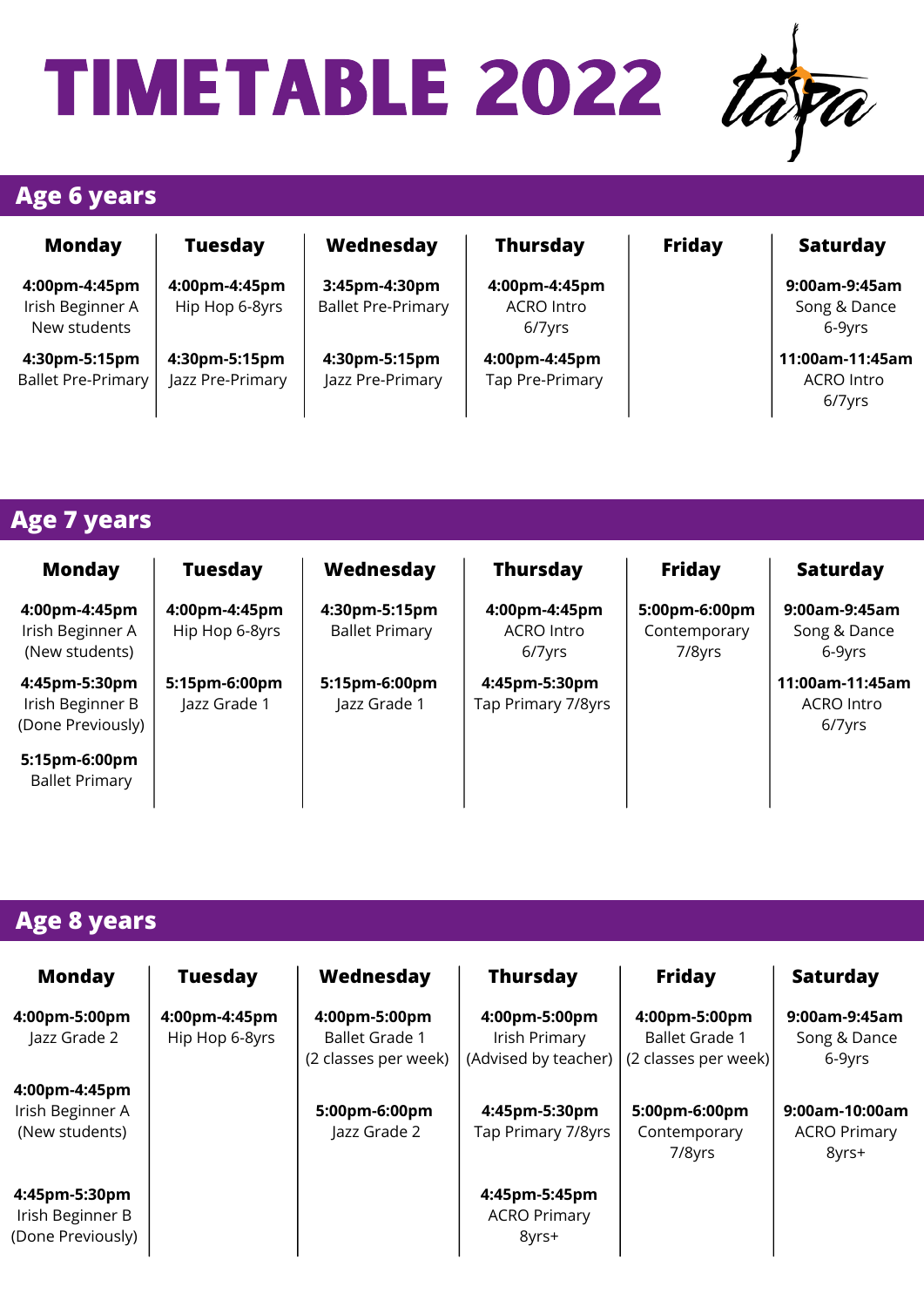

#### **Age 9 years**

| <b>Monday</b>                                                              | <b>Tuesday</b>                                          | Wednesday                                                      | <b>Thursday</b>                                                                    | <b>Friday</b>                                                  | <b>Saturday</b>                                 |
|----------------------------------------------------------------------------|---------------------------------------------------------|----------------------------------------------------------------|------------------------------------------------------------------------------------|----------------------------------------------------------------|-------------------------------------------------|
| 4:00pm-4:45pm<br>Irish Beginner A<br>New students                          | 4:00pm-5:00pm<br>Jazz Grade 3                           | 4:00pm-5:00pm<br>Jazz Grade 3                                  | 4:00pm-5:00pm<br>Irish Primary<br>(Advised by teacher)                             | 4:00pm-5:00pm<br>Contemporary<br>9/10yrs                       | 9:00am-9:45am<br>Song & Dance<br>6-9yrs         |
| 4:45pm-5:30pm<br>Irish Beginner B<br>(Done Previously)                     | 4:45pm-5:30pm<br>Hip Hop 9-12yrs                        | 5:00pm-6:00pm<br><b>Ballet Grade 2</b><br>(2 classes per week) | 4:45pm-5:45pm<br><b>ACRO Primary</b><br>8yrs+<br>5:30pm-6:15pm<br>Tap Bronze Medal | 5:00pm-6:00pm<br><b>Ballet Grade 2</b><br>(2 classes per week) | 9:00am-10:00am<br><b>ACRO Primary</b><br>8yrs+  |
| <b>Age 10 years</b>                                                        |                                                         |                                                                |                                                                                    |                                                                |                                                 |
| <b>Monday</b>                                                              | <b>Tuesday</b>                                          | Wednesday                                                      | <b>Thursday</b>                                                                    | <b>Friday</b>                                                  | <b>Saturday</b>                                 |
| 4:00pm-5:00pm<br><b>Ballet Grade 3</b><br>(2 classes per week)             | 4:45pm-5:30pm<br>Hip Hop 9-12yrs                        |                                                                | 4:00pm-5:00pm<br><b>Ballet Grade 3</b><br>(2 classes per week)                     | 4:00pm-5:00pm<br>Contemporary<br>9/10yrs                       | 9:45am-10:30am<br>Song & Dance<br>10yrs+        |
| 4:00pm-4:45pm<br>Irish Beginner A<br>(New students)                        | 5:30pm-6:15pm<br>Tap Bronze Star<br>(if attended Bronze |                                                                | 4:00pm-5:00pm<br>Jazz Grade 4A                                                     | 5:00pm-6:00pm<br>*Junior<br>Performance Team                   | 10:00am-11:00am<br><b>ACRO</b> Junior<br>10yrs+ |
| 4:45pm-5:30pm                                                              | 2021)                                                   |                                                                | 4:00pm-5:00pm<br>Irish Primary                                                     | 10yrs+                                                         |                                                 |
| Irish Beginner B<br>(Done Previously)                                      |                                                         |                                                                | 5:00pm-6:00pm<br><b>Ballet Grade 4</b>                                             |                                                                |                                                 |
| 5:00pm-6:00pm<br>Jazz Grade 4A                                             |                                                         |                                                                | (2 classes per<br>week, attended Gr<br>3 previously)                               |                                                                |                                                 |
| 5:00pm-6:00pm<br><b>Ballet Grade 4</b><br>(2 classes per<br>week, attended |                                                         |                                                                | 5:45pm-6:45pm<br><b>ACRO</b> Junior<br>10yrs+                                      |                                                                |                                                 |
| Gr 3 previously)                                                           |                                                         |                                                                | 5:30pm-6:15pm<br>Tap Bronze Medal                                                  |                                                                |                                                 |

**PERFORMANCE TEAM 10yrs+– Throughout the year TAPA is asked to provide entertainment at various charity and community events. Students currently learning any three genres are welcome to apply.**

**PERFORMANCE TEAM**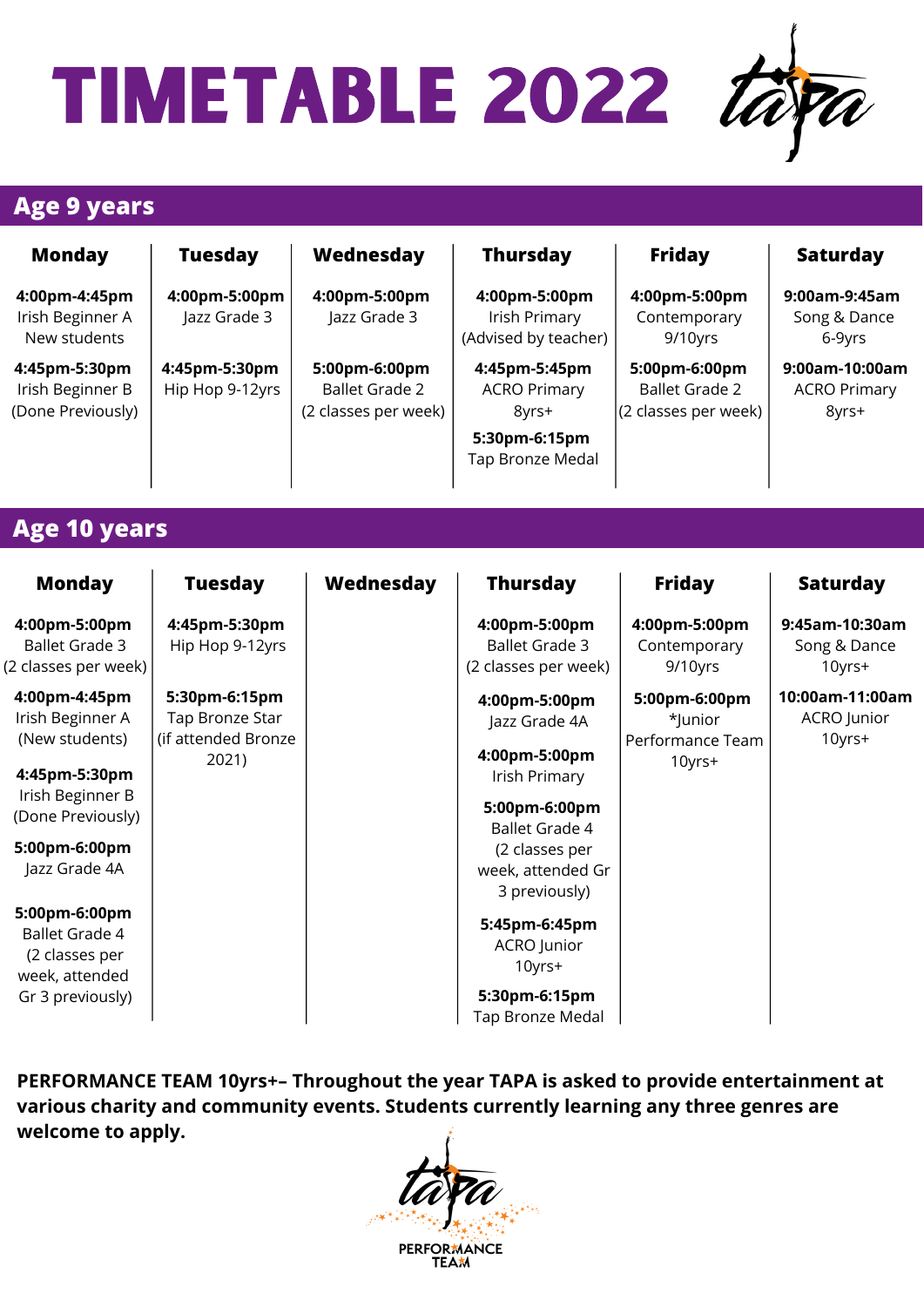#### **Age 11 years**

| <b>Monday</b>                                                                                                                                                                                                                                     | <b>Tuesday</b>                                                                                                                                                                                                                                                                                                                                                    | Wednesday                                 | <b>Thursday</b>                                                                                                                                                                                                                                                                                         | <b>Friday</b>                                                                                                                       | <b>Saturday</b>                                                                                                                                                    |
|---------------------------------------------------------------------------------------------------------------------------------------------------------------------------------------------------------------------------------------------------|-------------------------------------------------------------------------------------------------------------------------------------------------------------------------------------------------------------------------------------------------------------------------------------------------------------------------------------------------------------------|-------------------------------------------|---------------------------------------------------------------------------------------------------------------------------------------------------------------------------------------------------------------------------------------------------------------------------------------------------------|-------------------------------------------------------------------------------------------------------------------------------------|--------------------------------------------------------------------------------------------------------------------------------------------------------------------|
| 4:00pm-4:45pm<br>Irish Beginner A<br>(New students)<br>4:45pm-5:30pm<br>Irish Beginner B<br>(Done Previously)<br>5:00pm-6:00pm<br><b>Ballet Grade 4</b><br>(2 classes per<br>week, attended<br>Gr 3 previously)<br>6:00pm-7:00pm<br>Jazz Grade 4B | 4:00pm-5:30pm<br>Ballet Intermediate<br>foundation/Gr 5<br>(Attended Gr 4 in<br>2021)<br>4:45pm-5:30pm<br>Hip Hop 9-12yrs<br>5:30pm-6:15pm<br>Tap Bronze Star<br>(if attended Bronze<br>2021)<br>5:00pm-6:00pm<br>Jazz Grade 5<br>(attended Gr 4B<br>in 2021)<br>6:00pm-7:00pm<br>Jazz Grade 6<br>(attended Gr 5<br>in 2021 OR Inter<br>Found Ballet<br>students) | 4:00pm-5:00pm<br>Contemporary<br>11/12yrs | 4:00pm-5:00pm<br>Irish Primary<br>5:00pm-6:30pm<br>Irish Intermediate<br>(Advised by teacher)<br>5:00pm-6:00pm<br><b>Ballet Grade 4</b><br>(2 classes per<br>week, attended Gr<br>3 previously)<br>6:00pm-7:00pm<br>Jazz Grade 4B<br>(attended 4A in<br>2021)<br>5:45pm-6:45pm<br>ACRO Junior<br>10yrs+ | 4:00pm-5:00pm<br>Tap Silver Star<br>(attended<br>Silver Medal<br>in 2021)<br>5:00pm-6:00pm<br>*Junior<br>Performance Team<br>10yrs+ | 9:45am-10:30am<br>Song & Dance<br>10yrs+<br>10:00am-11:00am<br>ACRO Junior<br>10yrs+<br>10:30am-12pm<br><b>Ballet Intermediate</b><br>found/Gr 5 (Gr 4 in<br>2021) |

**PERFORMANCE TEAM 10yrs+– Throughout the year TAPA is asked to provide entertainment at various charity and community events. Students currently learning any three genres are welcome to apply.**

| <b>Monday</b>                     | <b>Tuesday</b>                                                      | Wednesday                                   | <b>Thursday</b>                                                          | <b>Friday</b>                          | <b>Saturday</b>                                         |
|-----------------------------------|---------------------------------------------------------------------|---------------------------------------------|--------------------------------------------------------------------------|----------------------------------------|---------------------------------------------------------|
| 4:00pm-4:45pm                     | 4:00pm-5:30pm                                                       | 4:00pm-5:00pm                               | 4:00pm-5:00pm                                                            | 4:00pm-5:00pm                          | 9:45am-10:30am                                          |
| Irish Beginner A                  | <b>Ballet Intermediate</b>                                          | Contemporary                                | Irish Primary                                                            | Tap Silver Star                        | Song & Dance                                            |
| (New students)                    | foundation/Gr 5                                                     | 11/12yrs                                    | 5:00pm-6:30pm                                                            | (attended                              | 10yrs+                                                  |
| 4:45pm-5:30pm<br>Irish Beginner B | (attended Gr 4 in<br>2021)                                          | 6:00pm-7:30pm<br><b>Ballet Intermediate</b> | Irish Intermediate<br>(Advised by teahcer)                               | Silver Medal in 2021)<br>5:00pm-6:00pm | 10:00am-11:00am<br>ACRO Junior                          |
| (Done Previously)                 | 4:45pm-5:30pm                                                       | (attended Inter                             | 5:00pm-6:00pm                                                            | *Junior                                | $10$ yrs $+$                                            |
| 6:00pm-7:30pm<br>Ballet           | Hip Hop 9-12yrs<br>5:00pm-6:00pm                                    | Found 2021)                                 | Jazz Gold Medal<br>(attended Gr 6 in<br>2021)                            | Performance Team<br>10yrs+             | 10:30-12pm<br><b>Ballet Intermediate</b>                |
| Intermediate<br>(attended Inter   | Jazz Grade 5 (Gr 4B<br>in 2021)                                     |                                             | 5:45pm-6:45pm<br>ACRO Junior                                             |                                        | found/Gr 5 (Gr 4 in<br>2021)                            |
| Found 2021)                       | 6:00pm-7:00pm                                                       |                                             | 10yrs+                                                                   |                                        | 12:00pm-1:00pm                                          |
|                                   | Jazz Grade 6 (Gr 5<br>in 2021 OR Inter<br>Found Ballet<br>students) |                                             | 6:45pm-7:45pm<br><b>ACRO Elementary</b><br>- Teacher<br>invitation only. |                                        | <b>ACRO Elementary</b><br>- Teacher<br>invitation only. |